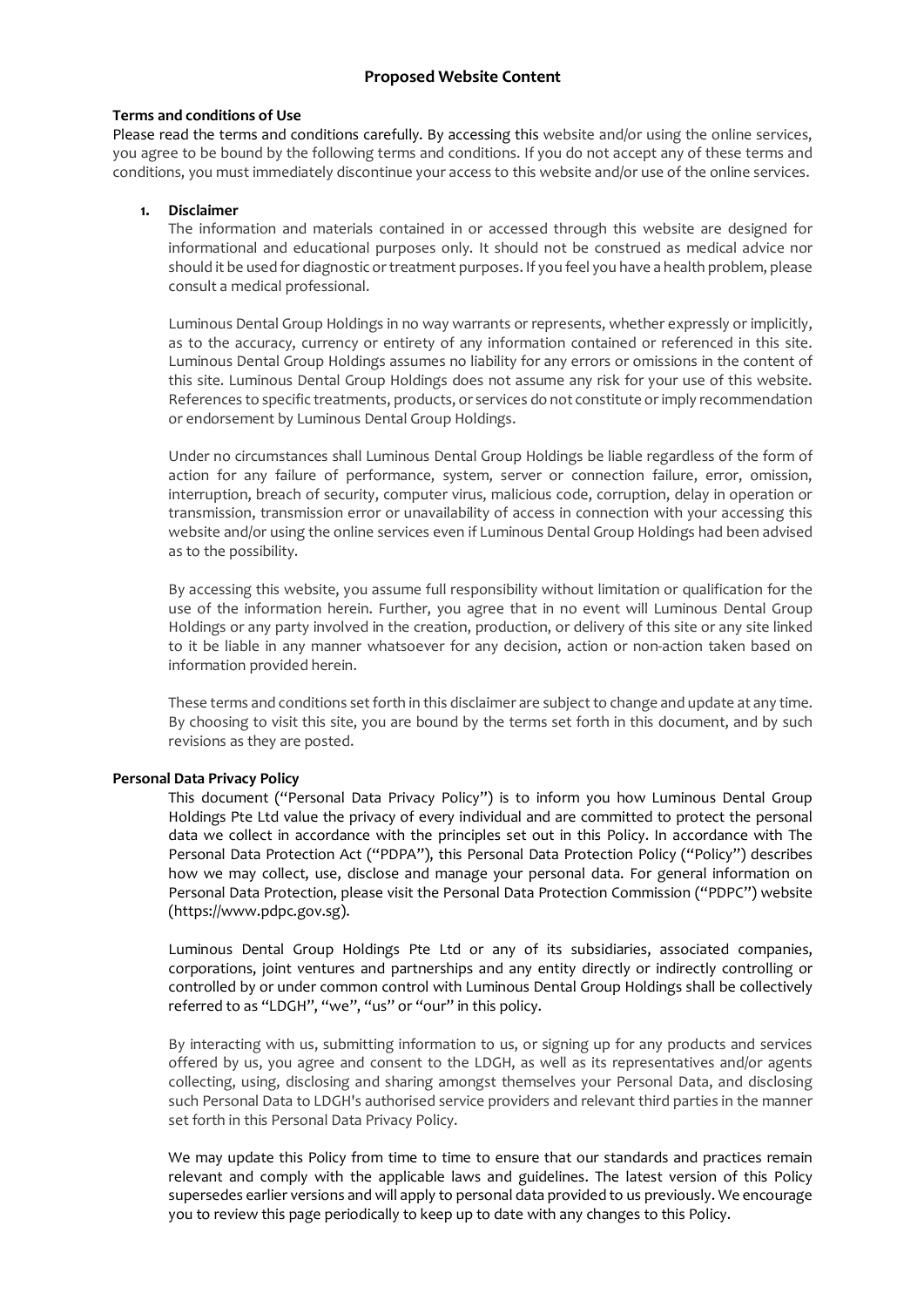## **1. Personal Data**

- 1.1 Personal data is refers to any data, whether true or not, about an individual who can be
	- i. identified from that data, or
	- ii. from that data and other information to which the organization has or is likely to have access to.

This may include your full name, identification number, passport, photograph, video, mobile telephone number, personal email address, thumbprint, DNA profile, as well as name and residential address of any individual which you have provided us.

### **2. Collection of Personal Data**

- 2.1 Generally, we collect Personal Data in the following ways:
	- i. when you submit any form, including but not limited to customer inquiry forms or other forms relating to any of our services;
	- ii. when you enter into any agreement or provide other documentation or information in respect of your interactions with us, or when you use our services;
	- iii. when you interact with our staff, including patient care officers, for example, via telephone calls (which may be recorded), letters, fax, face-to-face meetings, social media platforms and emails;
	- iv. when you interact with us via our websites or use services on our websites;
	- v. when you request that we contact you or request that you be included in an email or other mailing list;
	- vi. when you respond to our promotions, initiatives or to any request for additional Personal Data;
	- vii. when you submit an employment application or when you provide documents or information including your resume and/or CVs in connection with any appointment as an officer, director, representative or any other position;
	- viii. when your images are captured by us via CCTV cameras while you are within our premises, or via photographs or videos taken by us or our representatives when you attend our events;
	- ix. when you are contacted by, and respond to, our marketing representatives and patient care officers;
	- x. when we seek information about you and receive your Personal Data in connection with your relationship with us, including for our products and services or job applications, for example, from business partners, public agencies, your ex-employer, referral intermediaries and the relevant authorities; and/or
	- xi. when you submit your Personal Data to us for any other reasons.
- 2.2 When you browse our website, you generally do so anonymously but please see paragraph 8 below for information on cookies and other technologies which we have implemented on our website. We do not, at our website, automatically collect Personal Data unless you provide such information to us.
- 2.3 If you provide us with any Personal Data relating to a third party (e.g. information of your spouse, children, parents, and/or employees), by submitting such information to us, you represent to us that you have obtained the consent of the third party to provide us with their Personal Data for the respective purposes.
- 2.4 You should ensure that all Personal Data submitted to us is complete, accurate, true and correct. Failure on your part to do so may result in our inability to provide you with the products and services you have requested, or delays in providing you with products and services you have requested, or processing your applications.

# **3. Purpose for the Collection, Use and Disclosure or your Personal Data**

- **3.1** Generally, LDGH collects, uses and discloses your Personal Data for the following purposes:
	- **i.** responding to, processing and handling your queries, feedback, complaints and requests;
	- **ii.** verifying your identity;
	- **iii.** managing and planning the administrative and business operations of LDGH and complying with internal policies and procedures;
	- **iv.** facilitating business asset transactions (which may extend to any mergers, acquisitions or asset sales);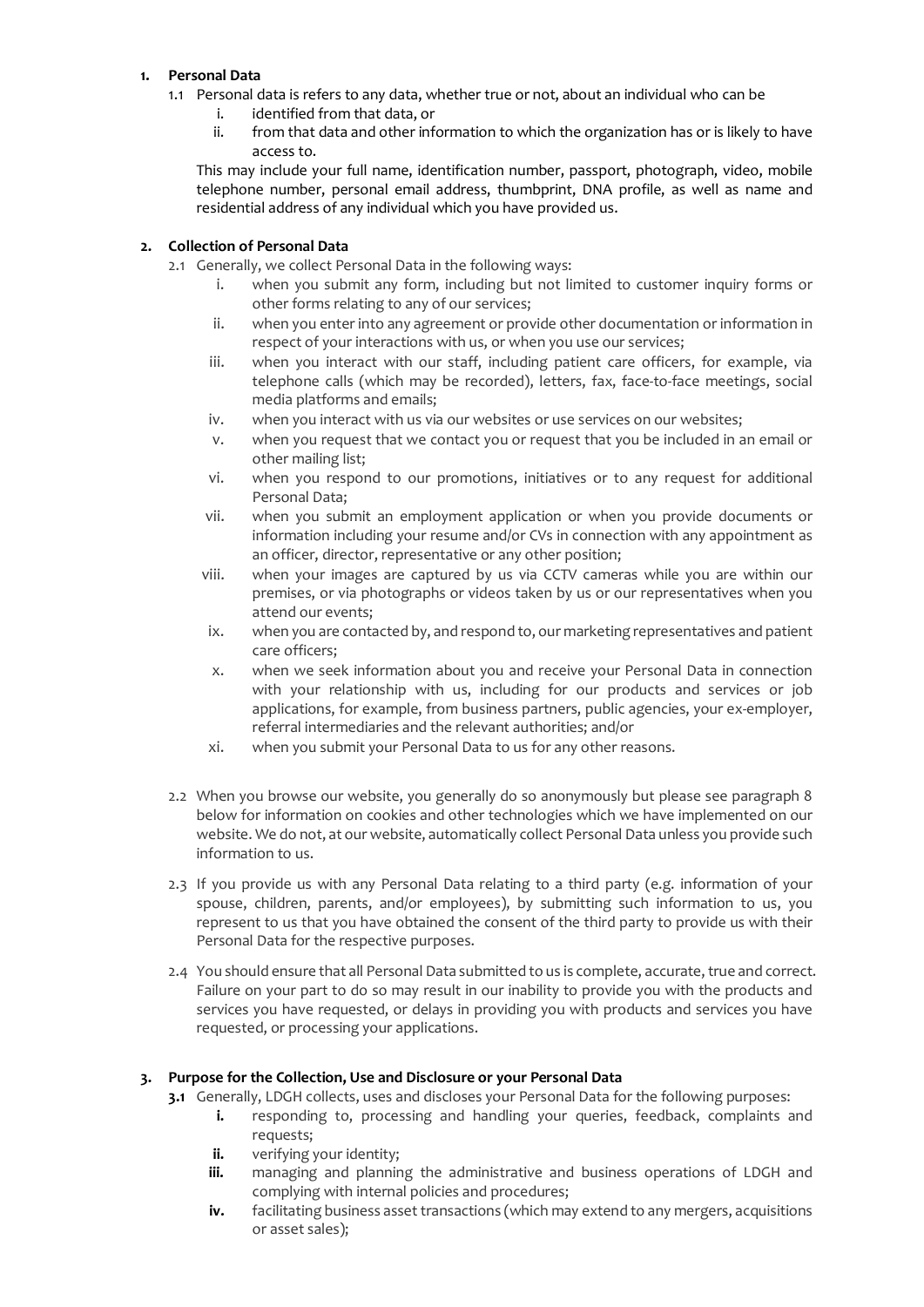- **v.** requesting feedback or participation in surveys, as well as conducting market research and/or analysis for statistical, profiling or other purposes for us to design our services, understand customer behaviour, preferences and market trends, and to review, develop and improve the quality of our products and services;
- **vi.** matching any Personal Data held which relates to you for any of the purposes listed herein;
- **vii.** preventing, detecting and investigating crime and analysing and managing commercial risks;
- **viii.** managing the safety and security of our premises and services (including but not limited to carrying out CCTV surveillance and conducting security clearances);
- **ix.** monitoring or recording phone calls and customer-facing interactions for quality assurance, employee training and performance evaluation and identity verification purposes;
- **x.** in connection with any claims, actions or proceedings (including but not limited to drafting and reviewing documents, transaction documentation, obtaining legal advice, and facilitating dispute resolution), and/or protecting and enforcing our contractual and legal rights and obligations;
- **xi.** conducting any form of investigations including but not related to those relating to disputes, billing, fraud, offences, prosecutions etc;
- **xii.** meeting or complying with any applicable rules, laws, regulations, codes of practice or guidelines issued by any legal or regulatory bodies which are binding on LDGH (including but not limited to responding to regulatory complaints, disclosing to regulatory bodies and conducting audit checks, due diligence and investigations); and/or
- **xiii.** taking or filming photographs and videos for corporate publicity or marketing purposes, and featuring your photographs and/or testimonials in our articles and publicity materials;
- **xiv.** providing or marketing services and benefits to you, service upgrades, loyalty, reward and/or membership programmes;
- **xv.** matching Personal Data with other data collected for other purposes and from other sources (including third parties) in connection with the provision or offering of services;
- **xvi.** sending you details of services, clinic updates, health-related information and rewards, either to our customers generally, or which we have identified may be of interest to you;
- **xvii.** purposes which are reasonably related to the aforesaid.
- **3.2** If you have provided us with your telephone number(s) and have indicated that you consent to receiving marketing or promotional information via your telephone number(s), then from time to time, LDGH may contact you using such telephone number(s) (including via voice calls, text, fax or other means) with information about our products and services.
- **3.3** In relation to particular services or in your interactions with us, we may also have specifically notified you of other purposes for which we collect, use or disclose your Personal Data. If so, we will collect, use and disclose your Personal Data for these additional purposes as well, unless we have specifically notified you otherwise.
- **3.4** You have a choice to withdraw your consent for receiving marketing or promotional materials/communication. You may contact us using the contact details found below.
- **3.5** Please be aware that once we receive confirmation that you wish to withdraw your consent for marketing or promotional materials/communication, it may take up to 30 calendar days for your withdrawal to be reflected in our systems. Therefore, you may still receive marketing or promotional materials/communication during this period of time.
- 3.6 Please note that even if you withdraw your consent for the receipt of marketing or promotional materials, we may still contact you for other purposes in relation to the services that you have requested or purchased from LDGH.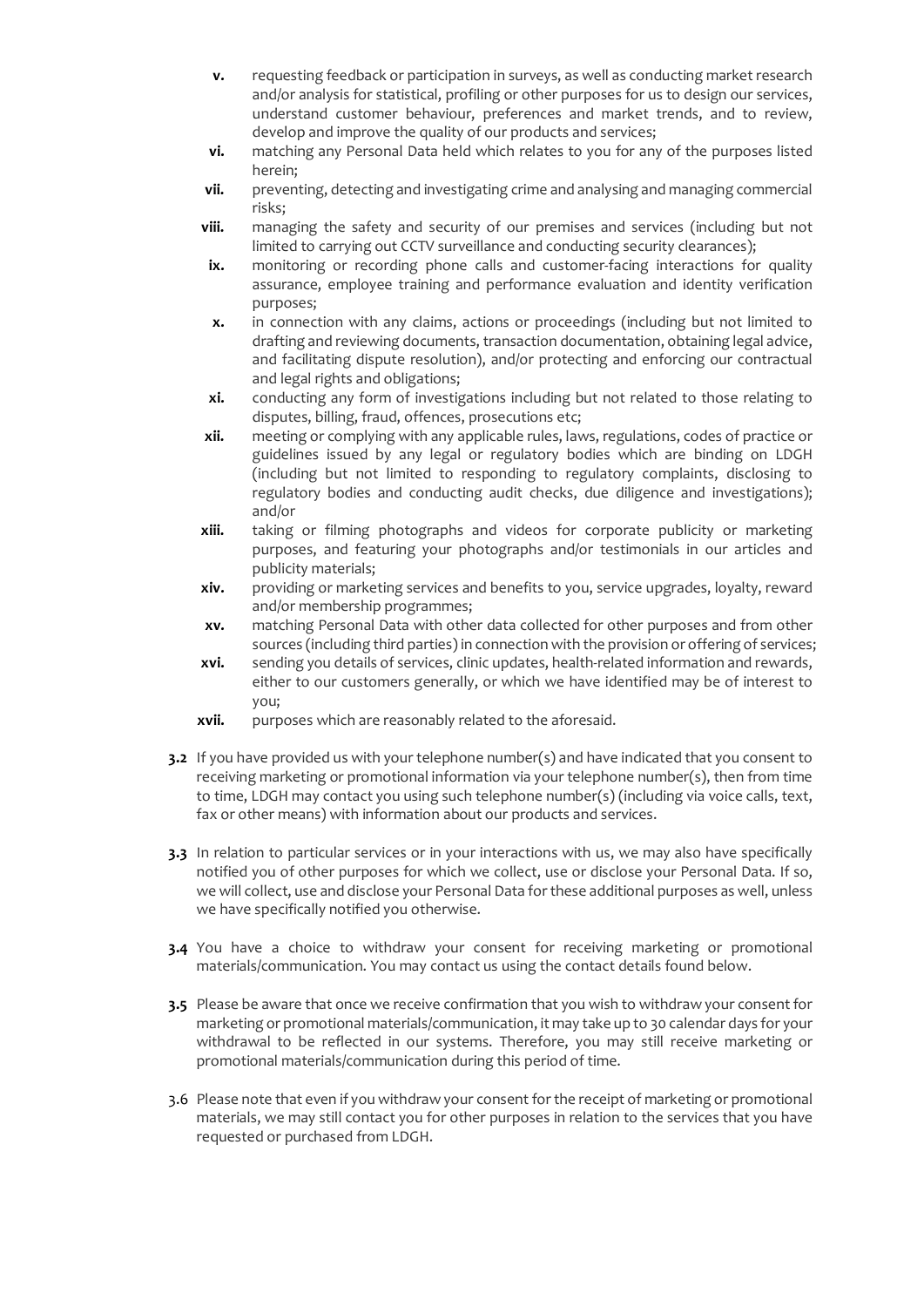# **4. Disclosure of personal data**

- **4.1** LDGH will take reasonable steps to protect your Personal Data against unauthorised disclosure. Subject to the provisions of any applicable law, your Personal Data may be disclosed, for the purposes listed above (where applicable), to the following entities or parties, whether they are located overseas or in Singapore:
	- **i.** amongst the LDGH members and affiliates (including their staff and medical practitioners);
	- **ii.** third party doctors, clinics, hospitals and/or medical institutions;
	- **iii.** agents, contractors, sub-contractors or third party service providers who provide operational services to LDGH, such as courier services, telecommunications, information technology, payment, printing, billing, debt recovery, processing, technical services, transportation, training, market research, call centre, security, or other services to LDGH;
	- **iv.** vendors or third party service providers and our marketing and business partners in connection with marketing promotions, products and services;
	- **v.** any business partner, investor, assignee or transferee (actual or prospective) to facilitate business asset transactions (which may extend to any merger, acquisition or asset sale);
	- **vi.** external banks, credit card companies, other financial institutions and their respective service providers;
	- **vii.** our professional advisers such as consultants, auditors and lawyers;
	- **viii.** relevant government ministries, regulators, statutory boards or authorities or law enforcement agencies to comply with any laws, rules, guidelines and regulations or schemes imposed by any governmental authority (including the Ministry of Health); and/or
	- **ix.** any other party to whom you authorise us to disclose your Personal Data to.

#### **5. Protection of your Personal Data**

5.1 We will practice strong data protection and take reasonable efforts to protect your personal data held by us, we cannot be held responsible for unauthorized and unintended access that is beyond our control.

#### **6. Retention of personal data**

- **6.1** We will review your personal data held by us on a regular basis to determine if such personal data is still needed. Your personal data will not be retained longer than needed for the purpose under which it was collected, unless there are business, industry and/or legal requirements for the retention of such. Your personal data will also not be kept for "just in case" it may be needed for other purposes that you have not been notified.
- **6.2** We may anonymize your personal data on record as an organization is considered to have ceased retention personal data when it longer has the means to associate the personal data with particular individuals. The anonymizing of data could be found under the section on Anonymization in the Advisory Guidelines on Selected Topics in the PDPC website.

### **7. Transfer of your data out of Singapore**

**7.1** Should there be a need to transfer your personal data to a country outside of Singapore, we will ensure that the organization or country provides a standard of protection to the personal data that is comparable to that provided under Singapore's PDPA.

## **8. Use Of Cookies**

Our website uses "cookies" to help you personalize your online experience. A cookie is a text file that is placed on your hard drive by a web page server. Cookies cannot be used to run programs or deliver viruses to your computer. Cookies are uniquely assigned to you, and can only be read by a web server in the domain that issued the cookie to you.

The information collected by us or our authorised service providers may recognise a visitor as a unique user and may collect information such as how a visitor arrives at our sites, what kind of browser a visitor is on, what operating system a visitor is using, a visitor's IP address and a visitor's click stream information and time stamp (for example, which pages they have viewed, the time the pages were accessed and the time spent per web page).